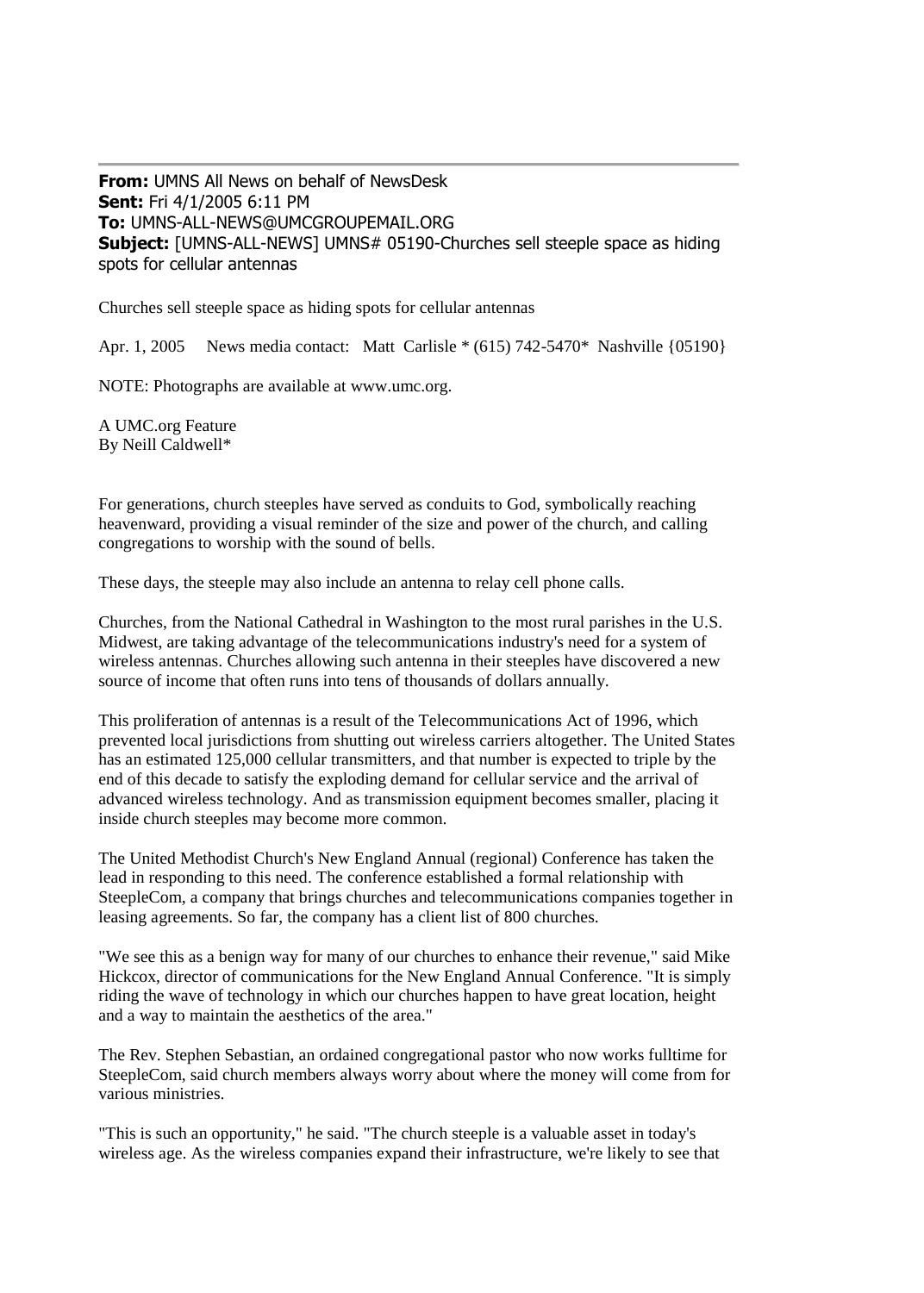money funneled into our churches rather than the private sector because we know the churches will do good things with that money."

The contracts for the churches in the New England Conference have varied from \$500 to \$4,000 a month, depending on where the church is located, according to Sebastian.

Churches in the conference can use SteepleCom or negotiate their own deals. But officials at SteepleCom see power in numbers.

"Our company is a facilitator set up to deal with regional and national groups of churches," said SteepleCom's founder, Tom Moylan, a United Methodist in the New England Conference. "So many individual churches have been taken advantage of. They didn't know their own market value. And one church has no presence in the marketplace. When you have a group of 550 churches, they have a presence, and the carriers will take notice."

Hickcox said SteepleCom has a list of the locations of all churches within the conference, and it shares those coordinates with Verizon, Cingular, Sprint, T-Mobile and other companies as possible antenna sites.

Advocates see the placement of antennas in steeples as positive for all involved. A contract provides a church with income for renting out what is essentially an unused part of the building. The community gets better wireless service. And in some cases, the phone companies perform needed repairs to old steeples as part of the contract.

In Ipswich, Mass., lightning destroyed First United Methodist Church's steeple about 15 years ago, and the church lacked the \$100,000 needed to build a new one. When the town of Ipswich rejected a proposal for a tall antenna tower for Bell Atlantic (now part of Verizon), the company turned to the church and offered to build a steeple in exchange for the right to hide a transmitter inside.

The congregation rejoiced. In addition to not having to pay for a new steeple, First Church receives a monthly fee from the telecommunications companies that use it.

There's a flip side. At Temple United Methodist Church in San Francisco, the church found itself having to spend thousands of dollars to repair its steeple so that it could remain a location of antennas for Sprint and AT&T.

And safety can be an issue. At First United Methodist Church in Hasbrouck Heights, N.J., families living around the church opposed plans to locate a wireless relay antenna in the steeple. The pastor, the Rev. Karyn Wiseman, said opposition was mainly due to people not understanding what the equipment was all about, and the fear that it was somehow dangerous.

"It's not a huge cell tower," Wiseman said. "It's a 25-foot pole with a booster antenna attached. There are dead spots in between the cell towers, and these antennas boost the signal from one to another.

"There is a lot of misinformation that has gone out, but studies done say there is no discernable danger," she said. "If we'd found a single study that said these relay stations cause cancer, we'd have said no. But we found just the opposite. We did all the research we could possibly do."

As the highest point in town, the church seemed a natural location for AT&T's antenna. The